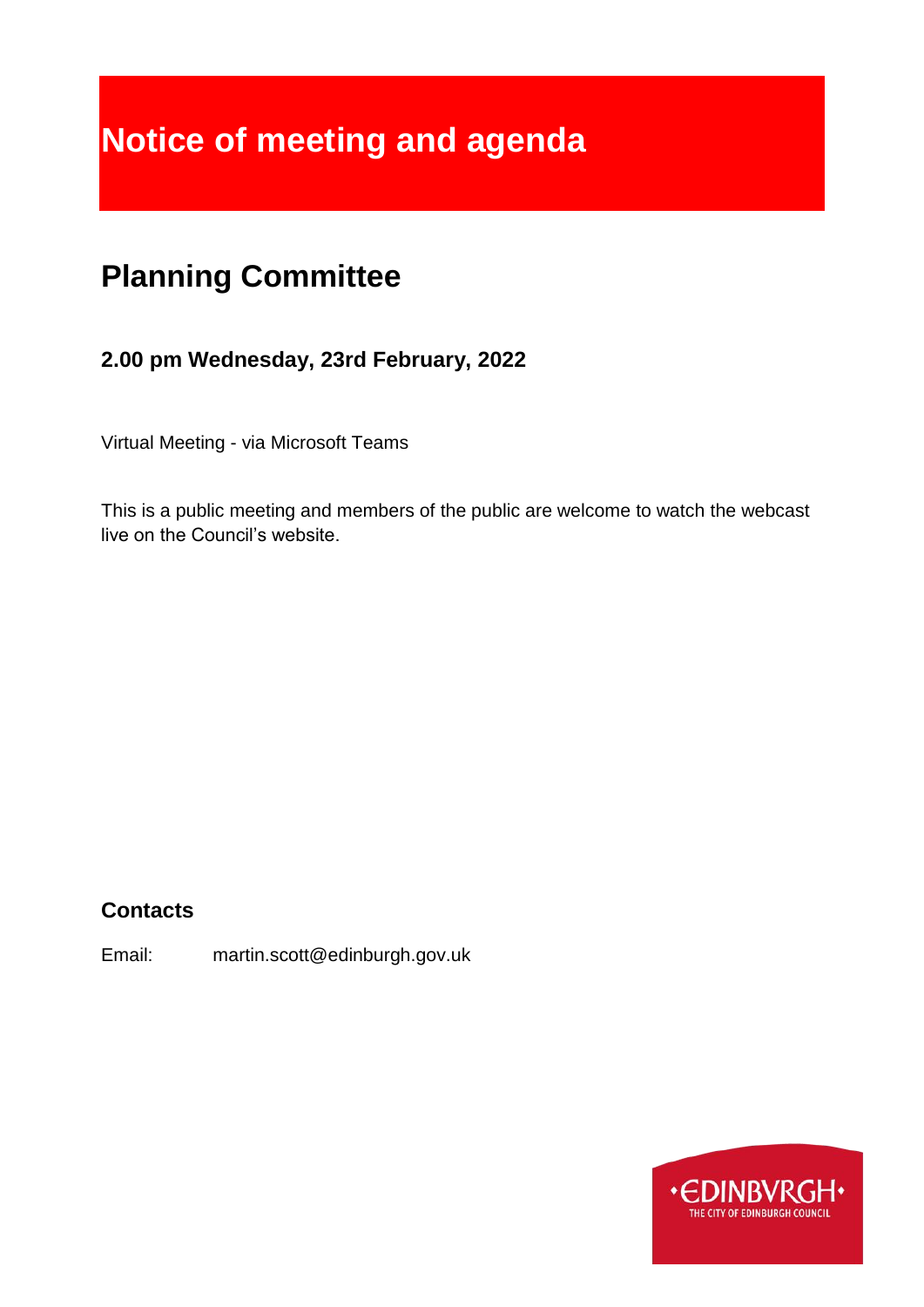### **1. Order of Business**

**1.1** Including any notices of motion and any other items of business submitted as urgent for consideration at the meeting.

### **2. Declaration of interests**

**2.1** Members should declare any financial and non-financial interests they have in the items of business for consideration, identifying the relevant agenda item and the nature of their interest.

### **3. Deputations**

**3.1** If any

#### **4. Minute**

| 4.1                         | Planning Committee of 1 December 2021 - submitted for approval<br>as a correct record                                                                                  | $7 - 12$  |  |
|-----------------------------|------------------------------------------------------------------------------------------------------------------------------------------------------------------------|-----------|--|
| <b>5. Business Bulletin</b> |                                                                                                                                                                        |           |  |
| 5.1                         | <b>Planning Committee Business Bulletin</b>                                                                                                                            | $13 - 28$ |  |
| 6. Development Plan         |                                                                                                                                                                        |           |  |
| 6.1                         | Scottish Government Draft National Planning Framework 4 - City<br>of Edinburgh Response – Report by the Executive Director of<br>Place                                 | $29 - 72$ |  |
| 6.2                         | Scottish Government Local Development Planning Regulations<br>and Guidance consultation - City of Edinburgh Response -<br>Report by the Executive Director of Place    | 73 - 84   |  |
| 6.3                         | Scottish Government Open Space Strategies and Play<br>Sufficiency Regulations consultation – City of Edinburgh<br>Response – Report by the Executive Director of Place | $85 - 98$ |  |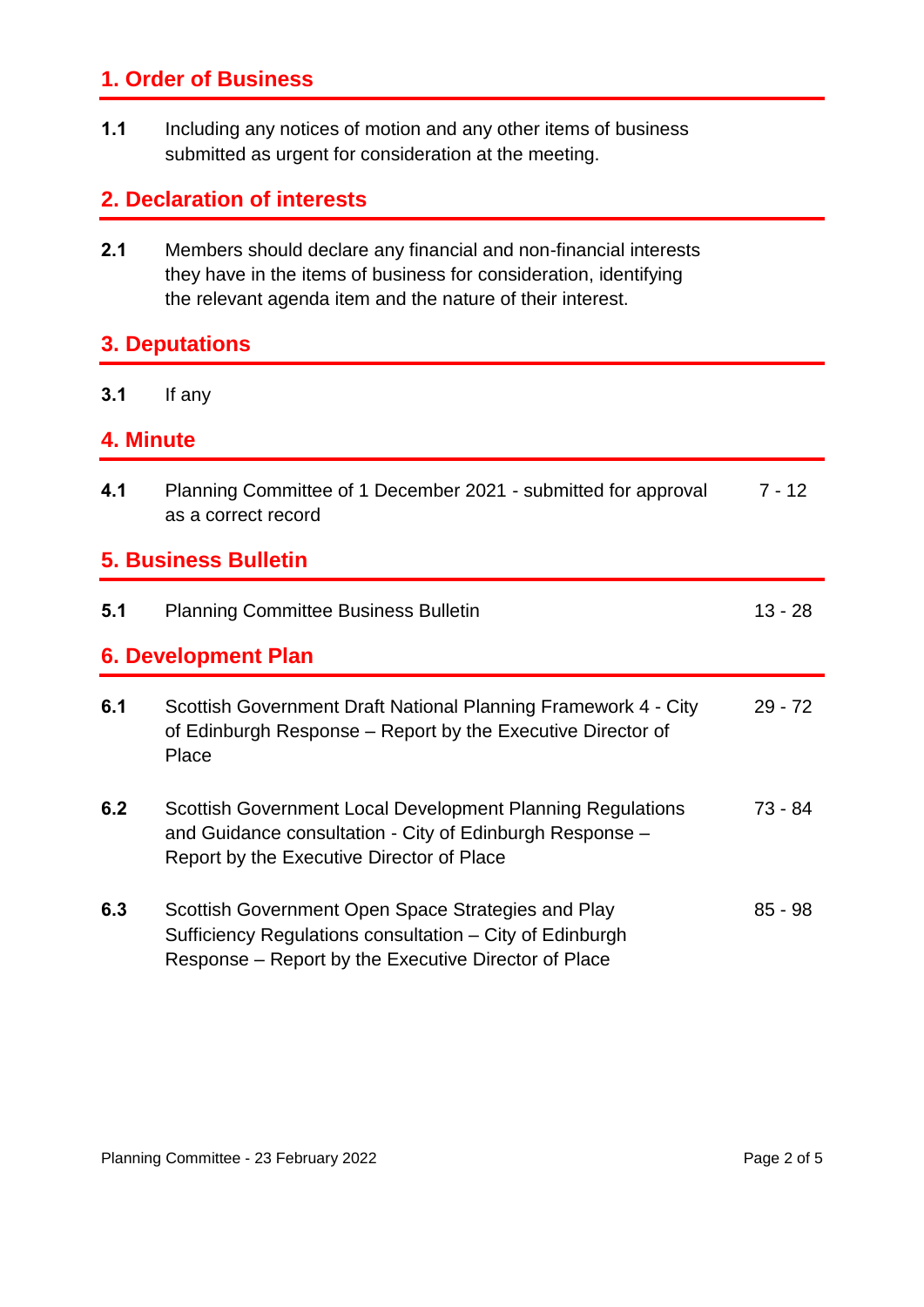### **7. Planning Policy**

| 7.1                            | Short-term Let Area of Control Designation - Report by the<br><b>Executive Director of Place</b>                                                                                                                                    | $99 - 208$  |
|--------------------------------|-------------------------------------------------------------------------------------------------------------------------------------------------------------------------------------------------------------------------------------|-------------|
| 7.2                            | Annual Review of Guidance – Report by the Executive Director of<br>Place                                                                                                                                                            | $209 - 214$ |
| 7.3                            | Edinburgh Urban Design Panel - Annual Review – Report by the<br><b>Executive Director of Place</b>                                                                                                                                  | $215 - 234$ |
| 7.4                            | Non-Statutory Guideline on Developer Contributions and<br>Infrastructure Delivery – approval for preparation and consultation<br>of draft guideline – Report by the Executive Director of Place                                     | $235 - 240$ |
| 7.5                            | Scoping report considering opportunities to review current<br>planning policies and guidance to assist in meeting the climate<br>change emergency and net-zero carbon targets – Report by the<br><b>Executive Director of Place</b> | $241 - 264$ |
| <b>8. Planning Process</b>     |                                                                                                                                                                                                                                     |             |
| 8.1                            | <b>Funding Third Sector Delivery Partners: Edinburgh World</b><br>Heritage and Edinburgh and Lothians Greenspace Trust - Report<br>by the Executive Director of Place                                                               | 265 - 274   |
| 8.2                            | Proposed Approach to Planning Enforcement for Temporary<br>Structures for Hospitality – Report by the Executive Director of<br>Place                                                                                                | 275 - 280   |
| <b>9. Planning Performance</b> |                                                                                                                                                                                                                                     |             |
| 9.1                            | None.                                                                                                                                                                                                                               |             |
| <b>10. Conservation</b>        |                                                                                                                                                                                                                                     |             |
|                                |                                                                                                                                                                                                                                     |             |
| 10.1                           | Revised Merchiston and Greenhill Conservation Area Character<br>Appraisal – Report by the Executive Director of Place                                                                                                               | 281 - 304   |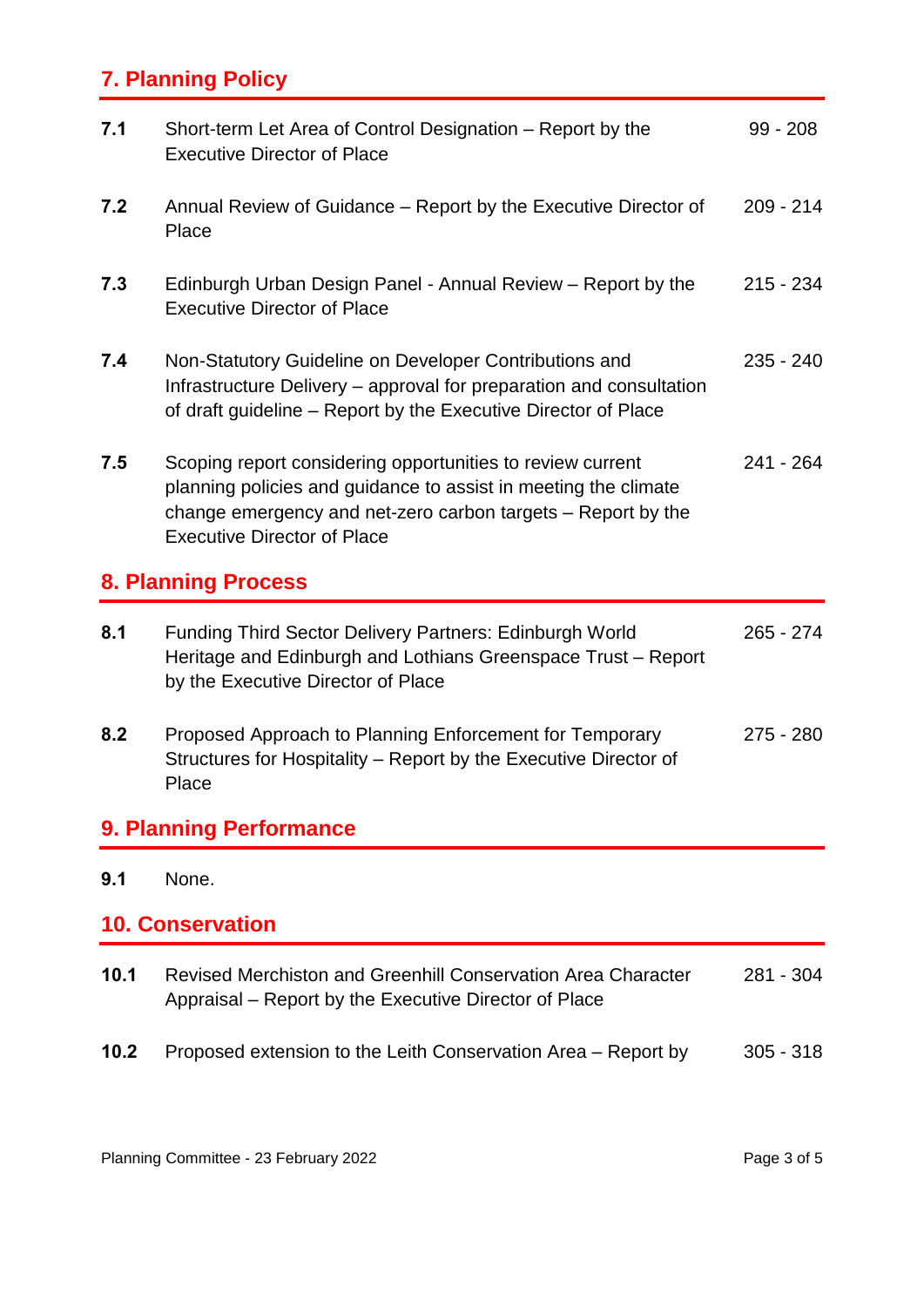### **11. Motions**

**11.1** None.

### **Nick Smith**

Service Director, Legal and Assurance

### **Committee Members**

Councillor Neil Gardiner (Convener), Councillor Maureen Child (Vice-Convener), Councillor Chas Booth, Councillor Lezley Marion Cameron, Councillor Denis Dixon, Councillor George Gordon, Councillor Max Mitchell, Councillor Joanna Mowat, Councillor Hal Osler, Councillor Cameron Rose and Councillor Alex Staniforth

### **Information about the Planning Committee**

The Planning Committee consists of 11 Councillors and is appointed by the City of Edinburgh Council. This meeting of the Planning Committee is being held remotely by Microsoft Teams.

### **Further information**

If you have any questions about the agenda or meeting arrangements, please contact Martin Scott, Committee Services, City of Edinburgh Council, Business Centre 2.1, Waverley Court, 4 East Market Street, Edinburgh EH8 8BG, email martin.scott@edinburgh.gov.uk.

The agenda, minutes and public reports for this meeting and all the main Council committees can be viewed online by going to [https://democracy.edinburgh.gov.uk/.](https://democracy.edinburgh.gov.uk/)

### **Webcasting of Council meetings**

Please note this meeting may be filmed for live and subsequent broadcast via the Council's internet site – at the start of the meeting the Convener will confirm if all or part of the meeting is being filmed.